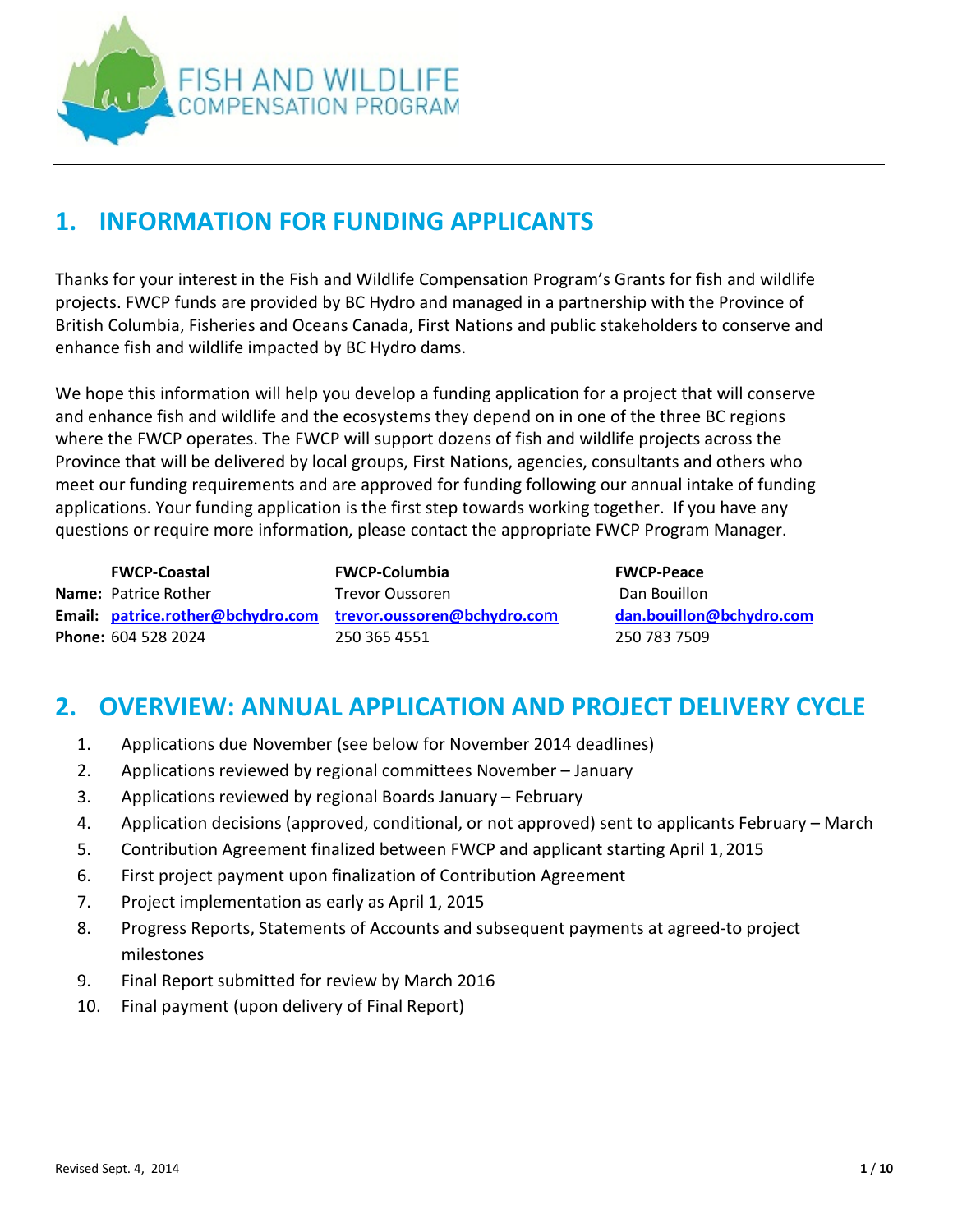# **3. OVERVIEW OF FWCP FUNDING**

To assist you with submitting a complete and accurate funding application, please review the following.

| <b>Funding Type</b>                | <b>Description</b>                                                                                                                                                                                                                                                                                                                                                                                                                                                                                                   |                                  |                                                             |  |
|------------------------------------|----------------------------------------------------------------------------------------------------------------------------------------------------------------------------------------------------------------------------------------------------------------------------------------------------------------------------------------------------------------------------------------------------------------------------------------------------------------------------------------------------------------------|----------------------------------|-------------------------------------------------------------|--|
| <b>Seed Funding</b>                | This funding is available to assist applicants to develop a Large Project<br>Funding application in a subsequent year that aligns with FWCP's Action<br>Plans. This funding recognizes that some applicants may require financial<br>support to prepare the technical information required for a Large Project<br>Funding application for a complex project where the feasibility is<br>uncertain.                                                                                                                   |                                  |                                                             |  |
| <b>Small Project Funding</b>       | This funding is available for projects that align with FWCP's Action Plans<br>and have a total project cost of less than \$20,000. The Small Project<br>Funding application is a simpler process for applicants looking to conduct<br>smaller-scale projects for which the level of detail requested in the Large<br>Project Funding application would be onerous to provide. Small projects<br>are typically, but not necessarily, proposed by stewardship groups to<br>carry out small-scale enhancement projects. |                                  |                                                             |  |
| <b>Large Project Funding</b>       | This funding is available for projects that align with FWCP's Action Plans<br>and have a total project cost of more than \$20,000. The Large Project<br>funding application requires clear technical information from the<br>applicant regarding the proposed project's objectives, methods and<br>outcomes.                                                                                                                                                                                                         |                                  |                                                             |  |
| <b>Funding Limits</b>              | <b>Seed Funding</b>                                                                                                                                                                                                                                                                                                                                                                                                                                                                                                  | <b>Small Project</b>             | <b>Large Project</b>                                        |  |
|                                    | \$5,000                                                                                                                                                                                                                                                                                                                                                                                                                                                                                                              | \$20,000                         | More than                                                   |  |
|                                    | (maximum seed funding                                                                                                                                                                                                                                                                                                                                                                                                                                                                                                | (including all funding, in-      | \$20,000                                                    |  |
|                                    | available from FWCP)                                                                                                                                                                                                                                                                                                                                                                                                                                                                                                 | kind contributions and<br>taxes) | (including all funding, in-kind<br>contributions and taxes) |  |
| <b>Funding</b><br><b>Deadlines</b> | All funding applications must be received by lorraine.ens@bchydro.com<br>no later than 4:30 pm on the deadline.                                                                                                                                                                                                                                                                                                                                                                                                      |                                  |                                                             |  |
|                                    | Coastal<br>FWCP-Coastal Deadline: November 3, 2014<br>Columbia<br>FWCP-Columbia Deadline: November 14, 2014<br>Peace<br>FWCP-Peace Notice of Intent Form Deadline: October 10, 2014<br>FWCP-Peace Deadline: November 21, 2014                                                                                                                                                                                                                                                                                        |                                  |                                                             |  |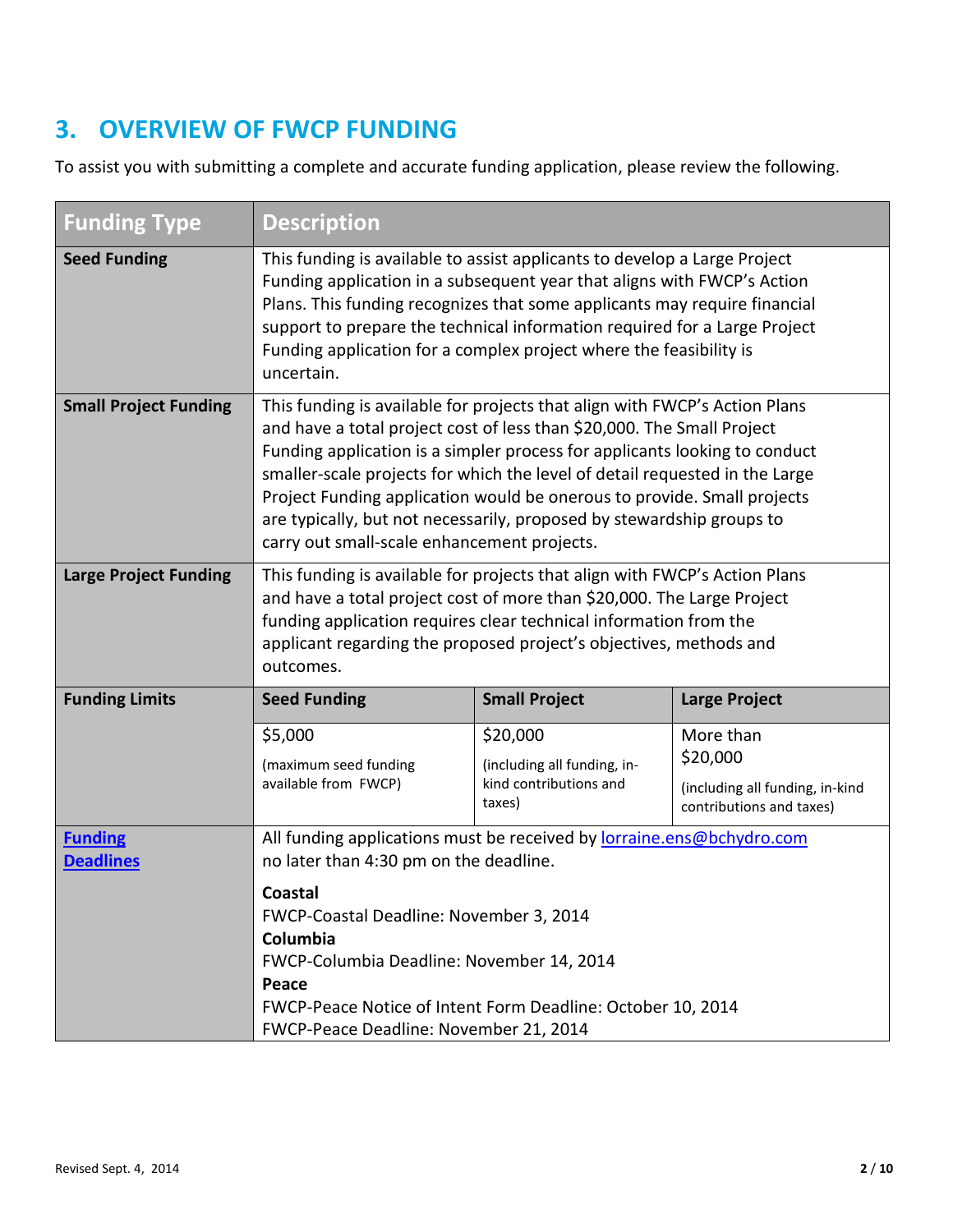| <b>Funding Type</b>                               | <b>Description</b>                                                                                                                                                                                                                                                                          |
|---------------------------------------------------|---------------------------------------------------------------------------------------------------------------------------------------------------------------------------------------------------------------------------------------------------------------------------------------------|
| <b>Eligible Projects</b>                          | The FWCP funds projects that align with the conservation priorities and<br>actions recommended in its Action Plans which address ecosystems and<br>species of interests. See below: Project Eligibility.                                                                                    |
| <b>FWCP-Columbia</b><br><b>Project Priorities</b> | FWCP-Columbia has identified several project priorities and is<br>encouraging funding applications to address them. See below: FWCP-<br>Columbia Project Priorities.                                                                                                                        |
| <b>Regional</b><br><b>Requirements</b>            | Applicants to the FWCP-Coastal and FWCP-Peace should be aware of<br>MANDATORY regional requirements. See below: Regional Requirements.                                                                                                                                                      |
| <b>Funding Applications</b>                       | The FWCP has revised its Funding Application forms and will only accept<br>the revised funding application forms now online at www.fwcp.ca.                                                                                                                                                 |
| <b>Evaluation</b>                                 | Proposed projects are evaluated on several criteria including but not<br>limited to: alignment with Action Plans, technical merit, deliverables,<br>outcomes, qualifications and past experience. See below: Evaluating<br><b>Funding Applications.</b>                                     |
| <b>Approval Process</b>                           | Applications go through a three-stage review process that culminates in a<br>review and final decision by each regional Board regarding proposed<br>projects in that region. See below: Evaluating Funding Applications.                                                                    |
| <b>Notification</b>                               | All proponents will be notified in writing regarding the outcomes of the<br>evaluation process. If your project is approved for funding you should be<br>prepared to fulfill the insurance and project management requirements.<br>See below: Next Steps for Approved Funding Applications. |

## **4. PROJECT ELIGIBILITY**

#### **Alignment with Actions Plans**

Proposed projects must be delivered within one of the FWCP's three regions and align with the priority actions outlined in the relevant FWCP Action Plans at [www.fwcp.ca.](http://www.fwcp.ca/) Proposed projects must also align with activities that are consistent with the role of the FWCP and the types of activities it funds and supports. See below for more details on what we support and *do not* support.

Projects that do not clearly address a conservation priority and recommended action(s) will not be considered for funding.

### **What We Fund and Support:**

The FWCP funds and supports the following which are consistent with its role and mandate:

1. actions to create, restore, or otherwise improve the function of ecosystems that have been impacted by BC Hydro construction of hydro-electric generating facilities;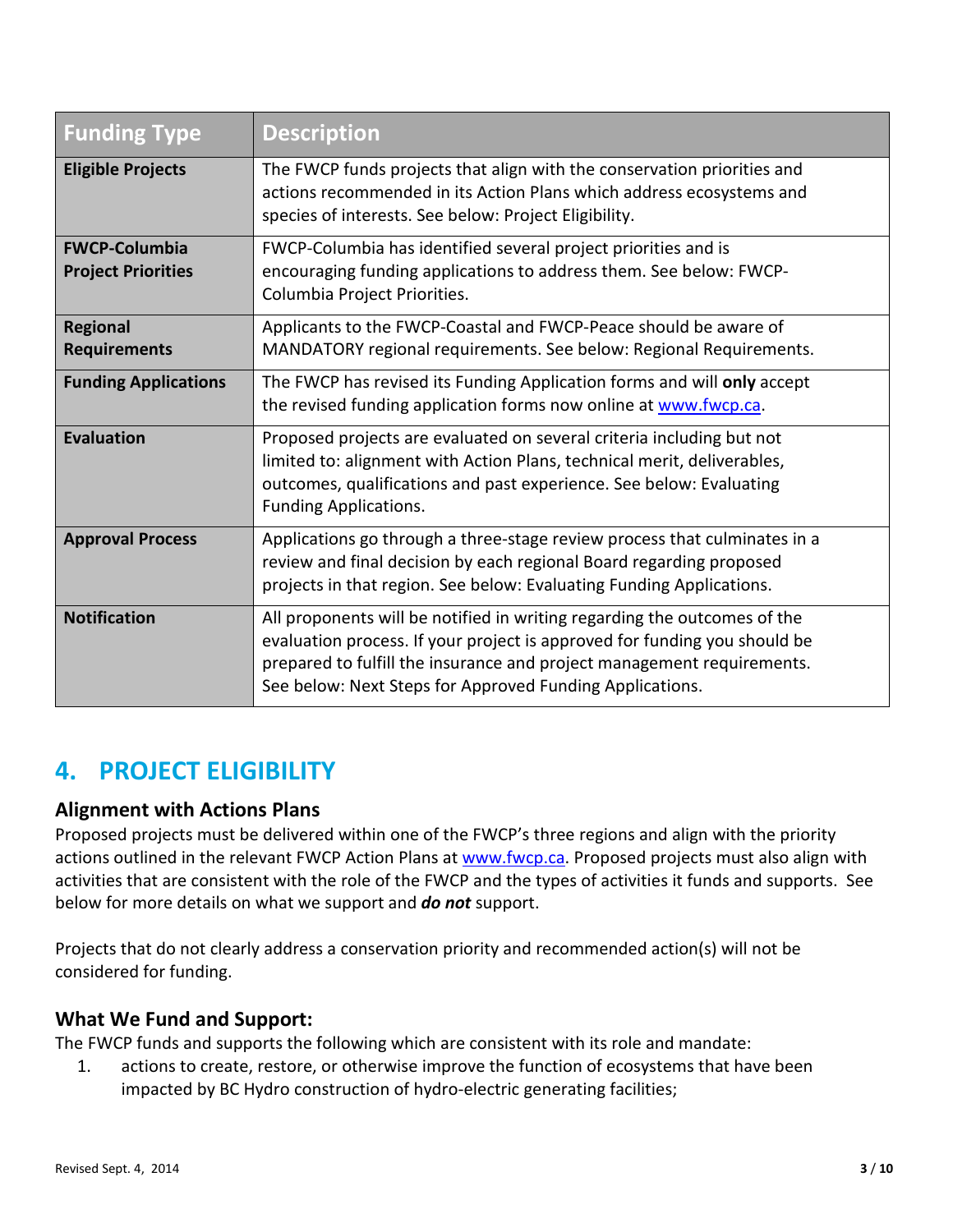- 2. actions to create, restore, or otherwise improve the function of alternate ecosystems that provide a better opportunity for investment;
- 3. specific management actions for species of interest as identified by recovery teams and action/implementation groups;
- 4. baseline inventory that contributes to the development of habitat- or species-based actions within Action Plans;
- 5. monitoring programs designed to measure the effectiveness of FWCP-funded habitat and species actions;
- 6. contribute to all aspects of managing co-operatively managed conservation lands; and
- 7. participation as a team member in species of interest planning.

### **What We DO NOT Fund and Support:**

The FWCP does **NOT** fund or support the following activities which are beyond its scope and mandate:

- 1. core activities of government or non-government agencies or programs;
- 2. programs designed exclusively to address government harvest objectives;
- 3. policy development related to land or wildlife management;
- 4. administration of government regulations;
- 5. leading the development of species recovery goals;
- 6. fund, co-ordinate or lead National Recovery Teams for species at risk; and
- 7. engaging in enforcement and compliance activities, except in relation to co-operatively managed conservation lands.

### **Eligible Applicants**

Any group, agency or individual that meets our project eligibility requirements and can comply with our insurance and project management requirements (see below: Next Steps for Approved Funding Applications) is eligible to receive funding. In the past, proponents approved for funding have included: First Nations, municipal, provincial or federal agencies, stewardship groups, consultants, corporations and educational institutions.

# **5. PREPARING YOUR FUNDING APPLICATION**

#### **Start Here**

- 1. Confirm FWCP's regional priorities by reviewing the regional Action Plans for the Coastal, Columbia and Peace Regions. All FWCP plans are available at [www.fwcp.ca.](http://www.fwcp.ca/)
	- a. In the Columbia and Peace Region, applicants should review the Basin Plans for context and background.
	- b. In the Coastal Region, applicants should review the applicable Watershed Plan for context and background.
	- c. In the Columbia Region, applicants should review the Upper Kootenay Ecosystem Enhancement Plan if your project is within the upper Kootenay River watershed, including the Koocanusa Reservoir.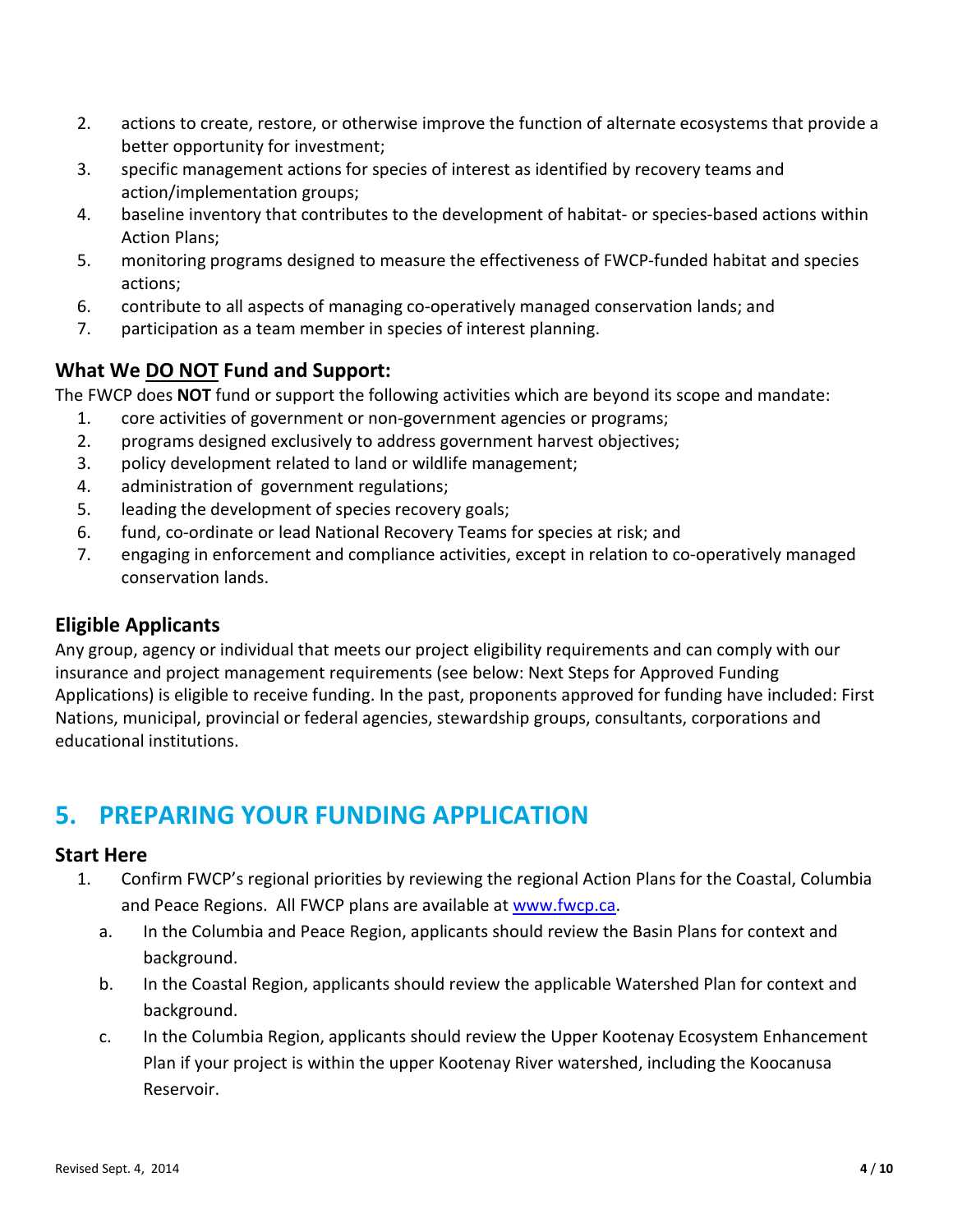- 2. Align your proposed project idea with the FWCP's action priorities in your region. See Action Plans on [www.fwcp.ca.](http://www.fwcp.ca/) If you are applying to FWCP-Columbia, see below: FWCP-Columbia Priorities.
- 3. Three [funding applications](http://www.bchydro.com/about/sustainability/environmental_responsibility/compensation_programs/funding_donations.html) are now available for each FWCP region: Seed, Small or Large. Download and complete the funding application form that suits your proposed project's location, type and total project cost.
- 4. Download and complete the [FWCP Project Budget](http://www.bchydro.com/about/sustainability/environmental_responsibility/compensation_programs/funding_donations.html) form and submit it along with your completed funding application.
- 5. In the FWCP-Peace you must submit a Notice of Intent form by Oct 10, 2014. This is a mandatory regional requirement if your proposed project will occur with the FWCP-Peace. See below: Regional Requirements.
- 6. Contact the Program Manager in your region if you have questions about the eligibility of your proposed project or preparing your application. See page 1 for contact info.
- 7. Submit your complete funding application, including the separate FWCP Project Budget form by the November deadline in your FWCP Region. Applicants are responsible for ensuring they have complied with all applicable regional requirements and submitted all supporting documents and information. Late applications will not be accepted. See table above: Funding Deadlines.

#### **Define Your Proposed Project**

The FWCP funds and supports several broad types of conservation actions through its Grant applications. The Action Plans reflect these types of projects. The application form will ask applicants to define their proposed project type. Use the definitions for FWCP Action Categories below to determine which type of project you are applying for. When completing your funding application, please select only the type(s) that apply, do not select all.

- 1. **Research and information acquisition**  actions to inventory resources or research critical effect pathways and relationships; these projects are typically funded as priority actions to gather information that is needed to support a future habitat enhancement or restoration projects, or species-based actions.
- 2. **Species-based actions**  activities that improve conditions or address specific life requisites for particular species.
- 4. **Habitat-based actions**  activities focused on improving general habitat conditions or ecosystem function.
- 5. **Monitoring and evaluation (aka Monitoring and adaptive management in FWCP-Peace)**  activities conducted *following a habitat-based or species-based* action that are focused on *assessing the outcomes* of that habitat- or species-based action.

#### **FWCP-Project Budget Form**

Applicants must use the FWCP Project Budget form available at [www.fwcp.ca](http://www.bchydro.com/about/sustainability/environmental_responsibility/compensation_programs/funding_donations.html) and submit a completed Project Budget Form along with their funding application.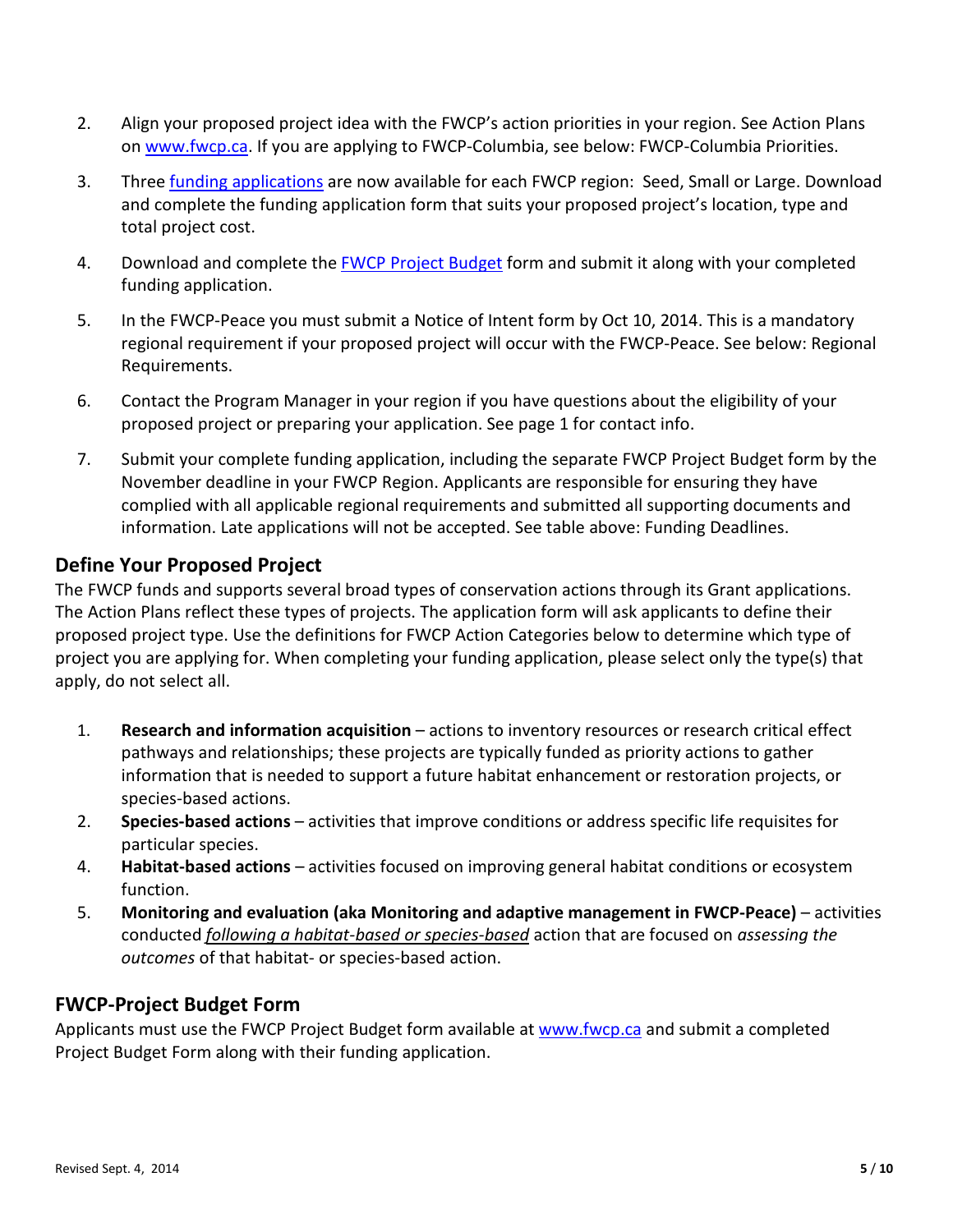### **Project Budget and Expenses**

- 1. Your budget should include all components of the project (e.g. start up, implementation, monitoring and evaluation, etc.)
- 2. In-kind and volunteer contributions are to be expressed as: \$250/day for skilled labour; \$100 for unskilled labour (Standard day = 8 hours); standard charge out rates for professionals.
- 3. Provision of data, technical drawings, etc. from BC Hydro and other organizations should not be assumed. Costs associated for such requests should be included in the project budget (e.g. \$350/day).
- 4. Please provide as much detail as possible.

### **Total Project Value / Cost**

Total project cost includes all funding and the value of in-kind contributions and all applicable taxes.

#### **Applicants Applying for Year 2 of Multi-Year Project**

Applicants applying for year two or more of a multi-year project must provide a summary of the work and deliverables completed to date and the outcomes achieved. This information, which is requested in the funding application, is essential to assess the merits of continued funding.

# **6. FWCP-COLUMBIA PROJECT PRIORITIES**

The FWCP-Columbia Board is encouraging applicants applying in fall 2014 to FWCP-Columbia to submit funding applications in alignment with its Action Plans that result in 'on the ground' or 'in-stream' restoration and enhancement work outlined below. Read the **FWCP-Columbia Project Priorities** for more information.

- 1. Implementation of stream habitat restoration and enhancement projects.
- 2. Implementation of riparian and wetland restoration and conservation projects as identified in the FWCP-Columbia Wetland and Riparian Action Plan.
- 3. Fish and wildlife projects to be delivered within the northern portion of the FWCP-Columbia area which is bordered by Revelstoke and Golden in the south, and Valemount in the north.

**Note:** Additional points will also be awarded during the evaluation process to applications that address one or more of the three FWCP-Columbia priorities above.

## **7. REGIONAL REQUIREMENTS FOR FUNDING APPLICANTS**

### **FWCP-Coastal Region**

#### **Community Engagement and Communications**

Applicants applying to FWCP-Coastal are required to submit a MANDATORY community engagement and communications plan that outlines how they will increase awareness of the proposed project and its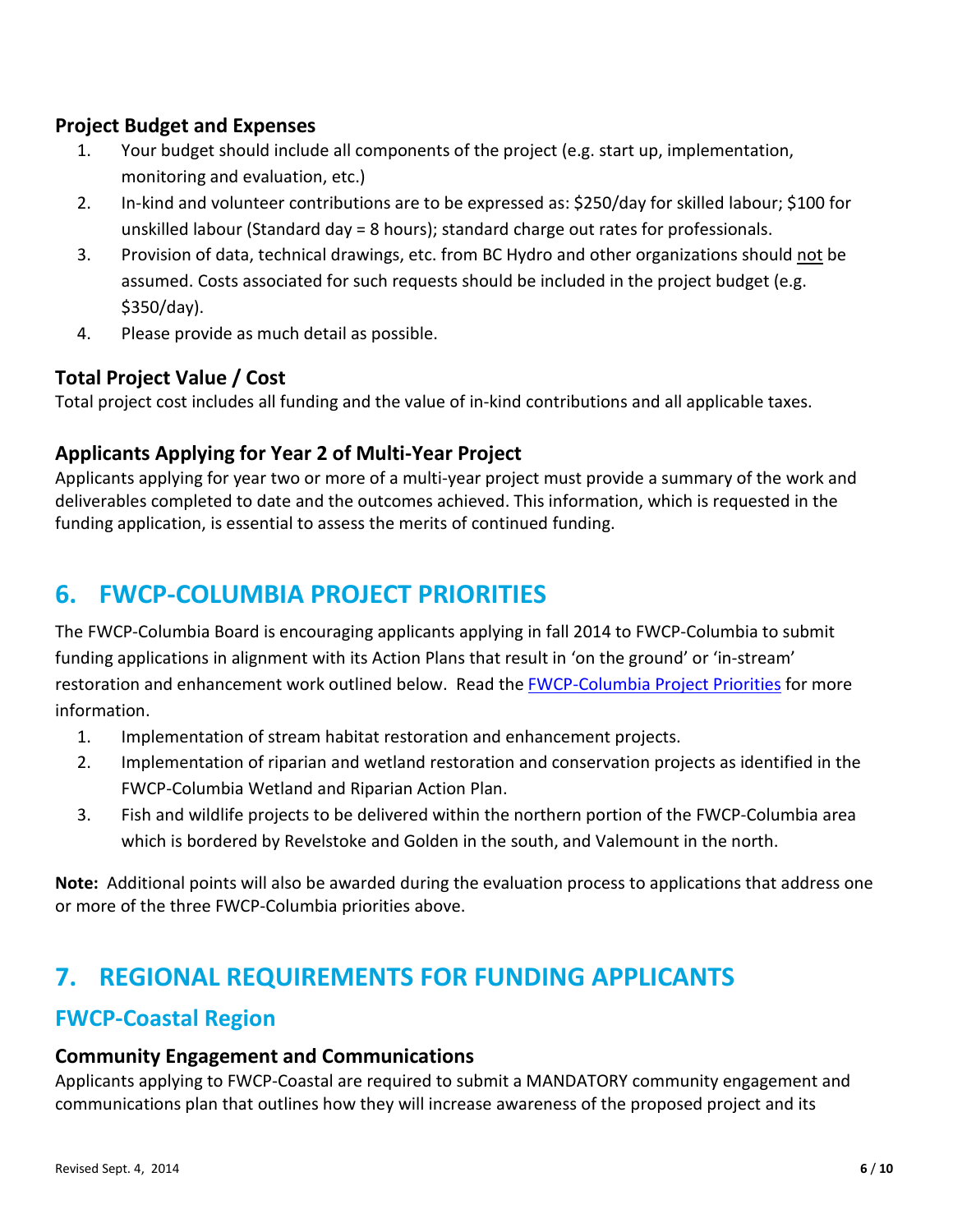expected results. The application form will ask applicants to consider the following in their community engagement and communications plan: goal of community engagement and communications; audience, methods, recognizing FWCP's support for the proposed project and schedule.

Letters of support are mandatory for all FWCP-Coastal applicants.

#### **Working Near BC Hydro Reservoirs**

Proponents proposing a project that involves work on land immediately surrounding BC Hydro reservoirs in the Campbell, Puntledge, Elsie or Jordan River watersheds **MUST** contact the FWCP Manager prior to submitting their completed application. Patrice Rother, FWCP Manager **[patrice.rother@bchydro.com](mailto:patrice.rother@bchydro.com)** 604 528 2024

### **FWCP-Peace Region**

#### **Mandatory Notice of Intent Form Due Oct. 10, 2014**

Applicants applying to FWCP-Peace are required to submit a completed [Notice of Intent Form](http://www.bchydro.com/about/sustainability/environmental_responsibility/compensation_programs/peace_region.html) by Oct. 10, 2014. This will help make sure your project idea aligns with our Action Plans and enables early engagement of First Nations. Download the Notice of Intent at www.fwcp.ca or contact FWCP-Peace Program Manager at dan.bouillon@bchydro.com or 250.783.7509.

Letters of support are not mandatory for FWCP-Peace applicants but are desirable.

Community engagement and communications is desirable in the FWCP-Peace but is not mandatory.

### **FWCP-Columbia Region**

#### **Upper Kootenay Ecosystem Enhancement Plan**

The new Upper Kootenay Ecosystem Enhancement Plan will guide fish and wildlife project funding in the upper Kootenay River watershed, including Koocanusa Reservoir. The plan recommends actions to conserve and enhance lakes, streams, uplands/drylands, wetlands and species of interest. This new funding opportunity is in addition to the existing funding opportunities through the FWCP.

When completing a funding application, applicants should select the primary Action Plan that best aligns with your project idea. Please do not submit multiple applications for the same project. **Only one application per project will be accepted.**

Letters of support are not mandatory for FWCP-Columbia applicants but are desirable.

Community engagement and communications is desirable in the FWCP-Columbia but is not mandatory.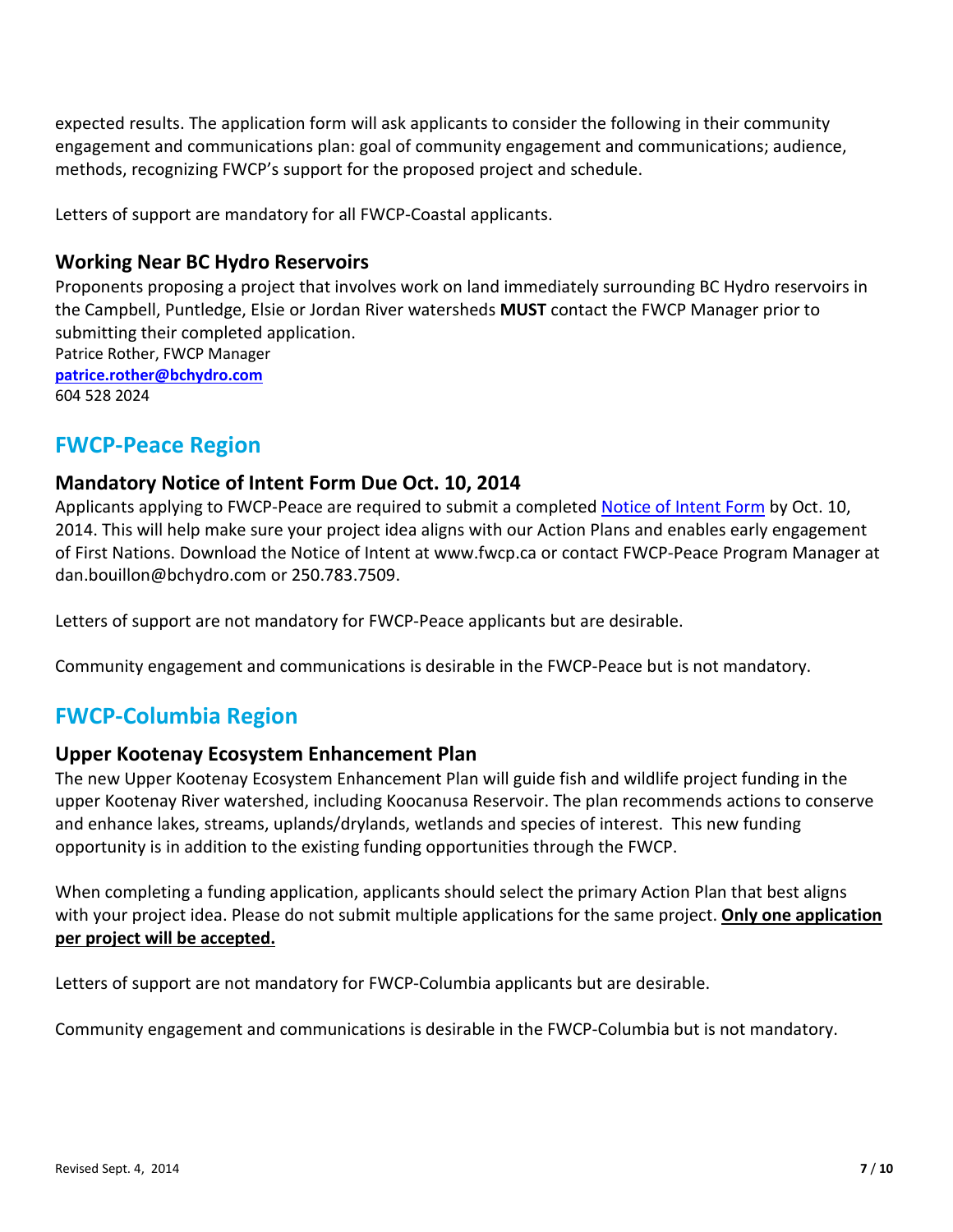# **8. SUBMITTING YOUR APPLICATION**

All funding applications are due to [lorraine.ens@bchydro.com](mailto:lorraine.ens@bchydro.com) by the regional deadline.

| <b>Funding Application Deadlines</b>              |                   |
|---------------------------------------------------|-------------------|
| <b>FWCP-Coastal</b>                               | November 3, 2014  |
| FWCP-Columbia                                     | November 14, 2014 |
| <b>FWCP-Peace Mandatory Notice of Intent Form</b> | October 10, 2014  |
| <b>FWCP-Peace</b>                                 | November 21, 2014 |

Small and large project funding applicants must submit a FWCP Project Budget form on the excel spreadsheet provided by FWCP.

Applicants are encouraged to send their completed funding application, 6-page project proposal (if applicable) and any other applicable supporting docs (including, but not limited to, letters of support, credentials, literature cited etc) as a single PDF *plus* the FWCP Project Budget. The PDF and Project Budget form should have the same file name.

## **9. EVALUATION AND REVIEW**

#### **Evaluating Funding Applications**

The FWCP technical committees and Boards consider the following when evaluating each funding application for a proposed project.

- 1. Alignment with Action Plan priorities;
- 2. Alignment with regional priorities (applies to FWCP-Columbia only);
- 3. Technical merit;
- 4. Deliverables and project outcomes;
- 5. Team qualifications and past experience;
- 6. Community engagement and communications/outreach); and
- 7. Cost-effectiveness.

In the FWCP-Peace, the First Nations Working Group will review each funding application and, in addition to evaluating applications from an ecosystem-value perspective, will consider the following when evaluating proposed projects:

- 1. Effective communication with First Nations about the project prior to proposal submission;
- 2. Partnership, training or participation opportunities; and
- 3. Recognition and inclusion of cultural values and traditional knowledge.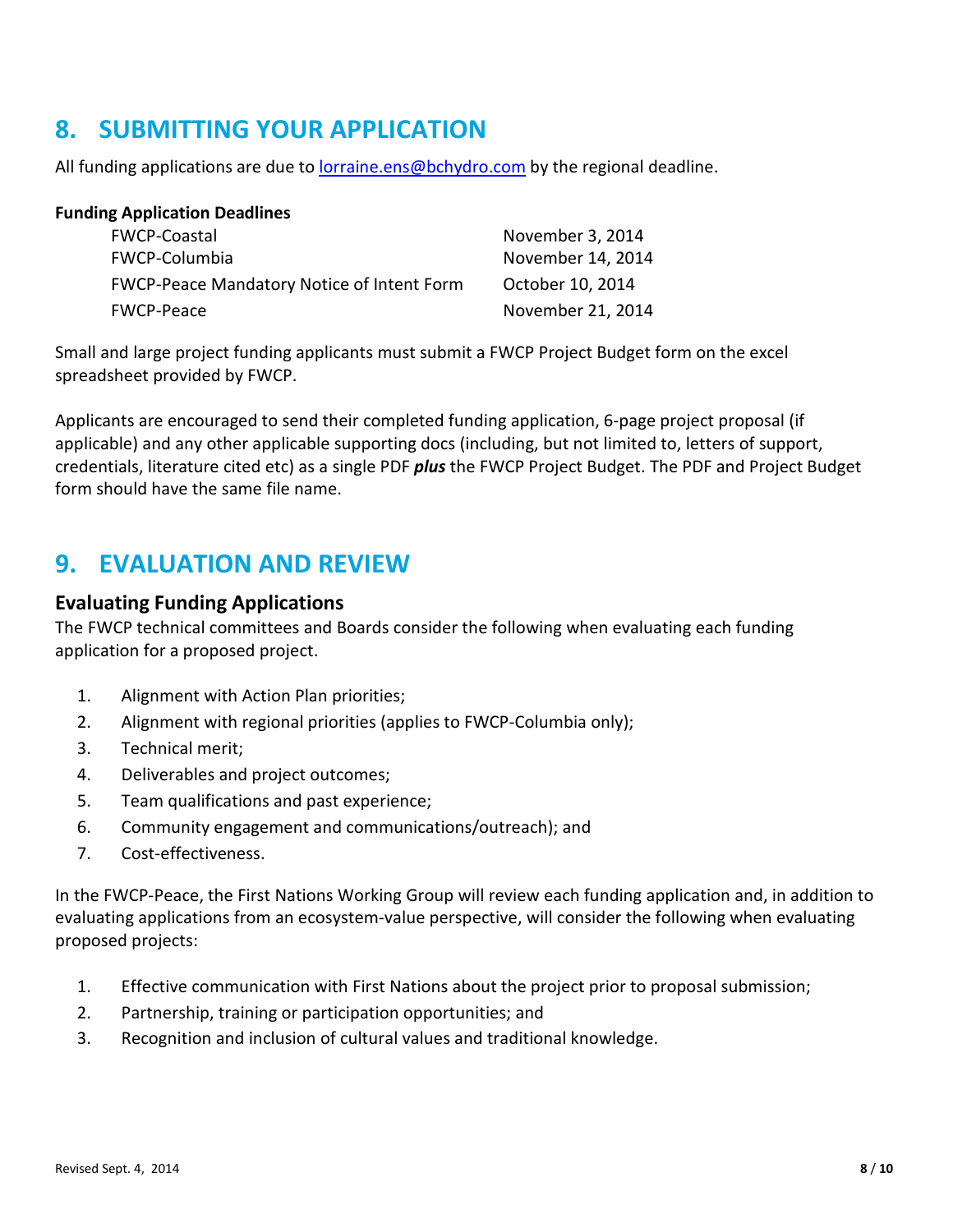In each Action Plan, every action has been assigned a priority of '1' (highest), '2' or '3'. During the evaluation of funding applications a proposed project that aligns with a priority '1' action will be awarded more points, and a proposed project for a priority '2'or '3' action will receive fewer points.

Additional points will be awarded during the evaluation process to applications that address one or more of the three FWCP-Columbia priorities. See above: FWCP-Columbia Project Priorities.

### **Application Review Process**

Prior to the final review by the regional Board in each region, funding applications for proposed projects are reviewed by Fish and Wildlife Technical Committees and a First Nations Working Group (in FWCP-Peace Region only). This review includes FWCP's agency partners (e.g. the Province, DFO and BC Hydro), First Nations and public stakeholders. Each funding application will go through the following three-stage review process.

#### *Stage 1 Review by Regional Program Manager*

Each FWCP Program Manager will review funding applications to ensure they are complete and for general alignment with regional conservation priorities.

#### *Stage 2 Review by Regional Committees*

Fish and Wildlife Technical Committees in each region will review each funding application for technical merit. In the FWCP-Peace Region, the First Nations Working Group will also review each funding application. Each Board receives the results of these reviews to assist Board members in their review during Stage 3.

#### *Stage 3 Review by Regional Board Members*

The three regional Boards review each funding application for the proposed projects to be delivered in their region. The Boards consider the results of Stage 2 evaluations. The Boards make the final decisions to approve funding for proposed projects in each region.

## **10. NEXT STEPS FOR APPROVED FUNDING APPLICATIONS**

All funding applicants will be notified ASAP but no later than March 2015. If your funding application is approved, please be prepared to meet the following insurance requirements and be aware of expected reporting and payment schedule.

#### **Insurance & Liability Requirements**

Successful applicants must comply with minimum insurance requirements and provide a copy of WCB Registration, Commercial General Liability Insurance and vehicle insurance with prior to finalizing a funding Contribution Agreement.

The applicant's Commercial General Liability Policy shall add BC Hydro as an additional insured in respect of covered liability arising out of Recipient's Project work.